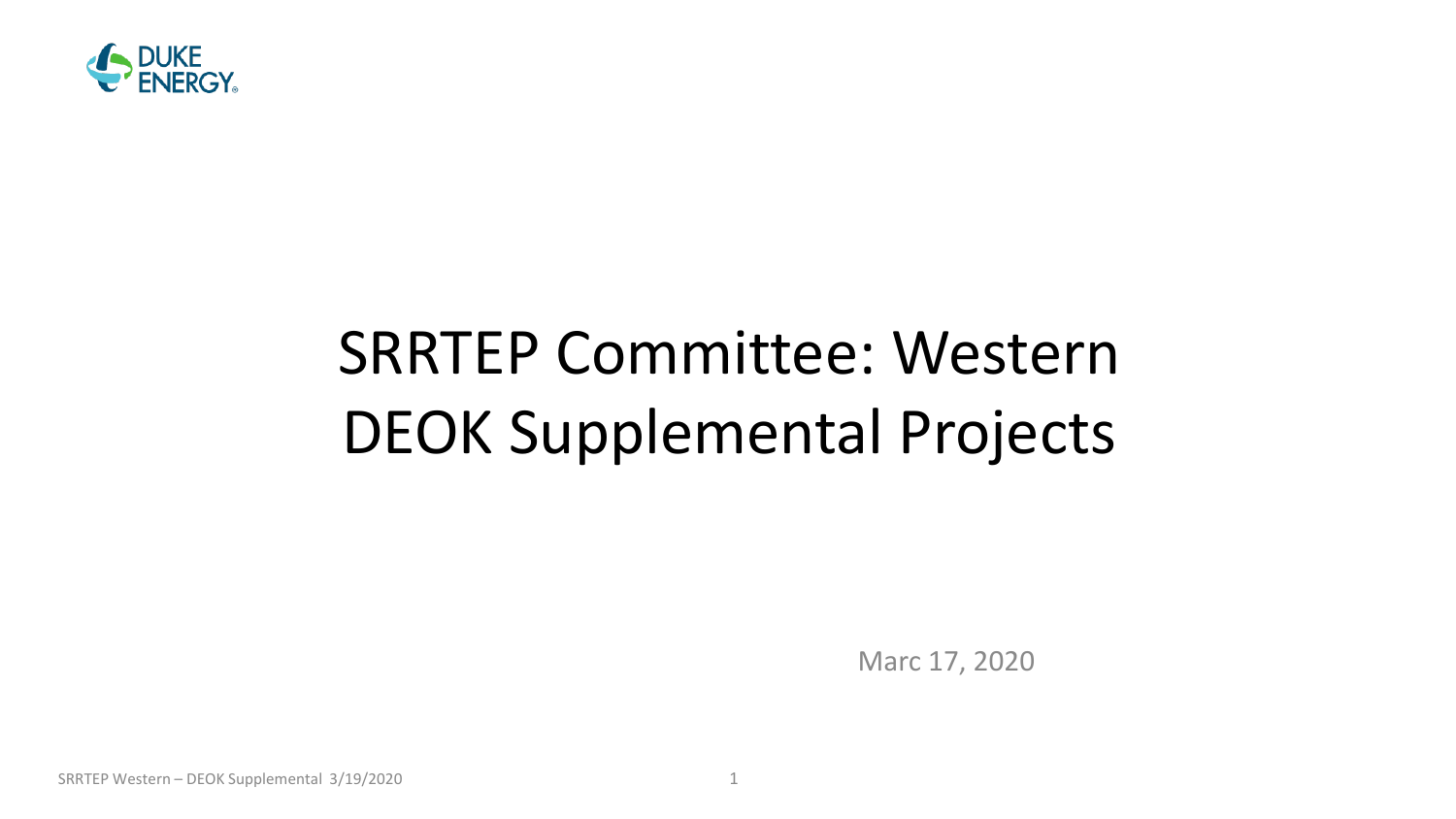

## Solutions

Stakeholders must submit any comments within 10 days of this meeting in order to provide time necessary to consider these comments prior to the next phase of the M-3 process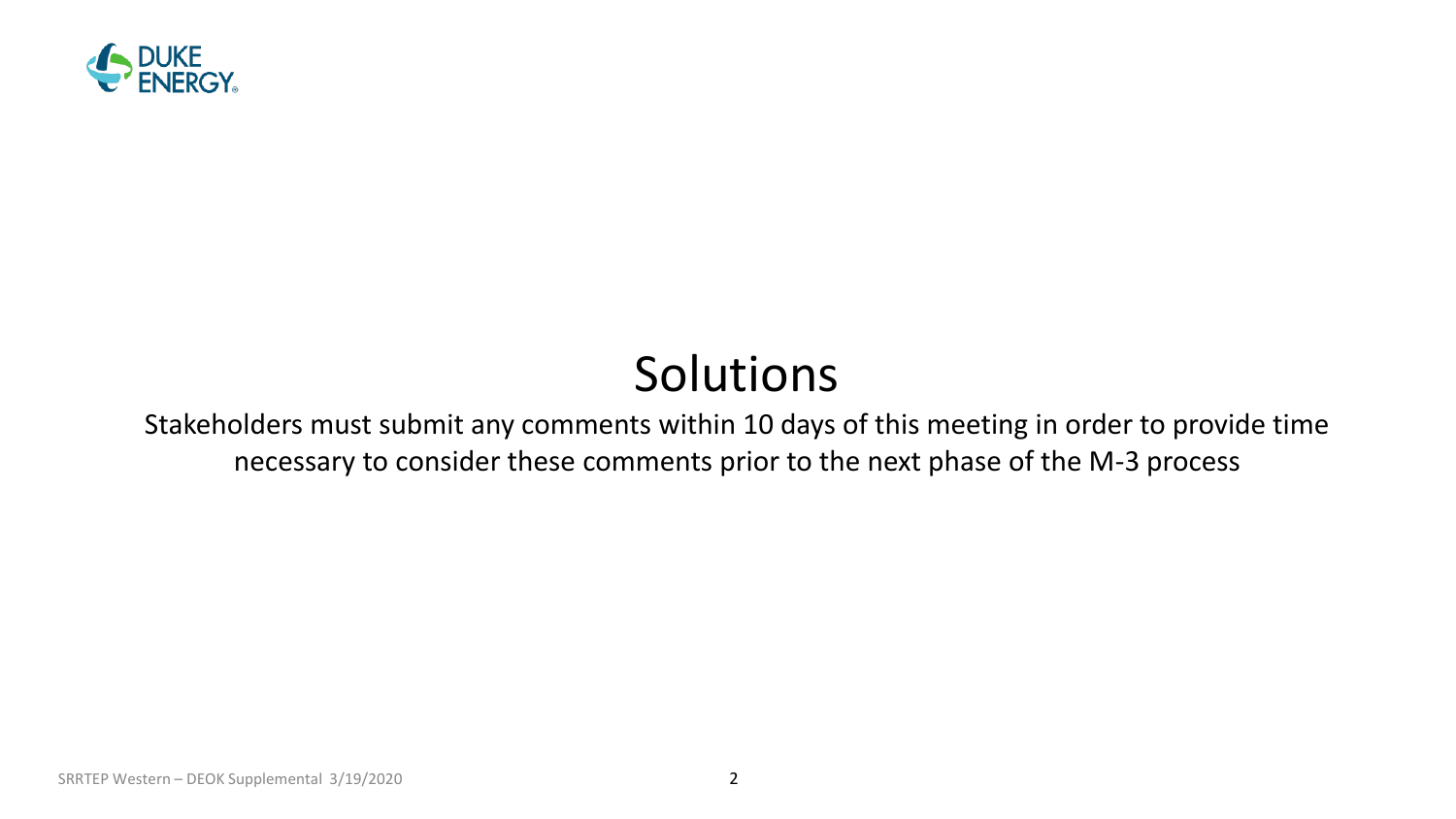

#### DEOK Transmission Zone M-3 Process Locust - Fairfield

**Need Number:** DEOK 2019-020

**Process Stage:** Solutions Meeting 03-19-2020

**Previously Presented:** Needs Meeting 07-24-2019

**Project Driver:** Customer Service

#### **Specific Assumption Reference:**

Duke Energy Ohio & Kentucky Local Planning Assumptions slide 10.

#### **Problem Statement:**

Buckeye Power, on behalf of Butler Rural Electric Cooperative, has requested Duke Energy review options for improving the reliability of the 34 mile long, 69kV circuit from Fairfield to Locust substations. The six BREC delivery points connected to the circuit serve 5,135 customers and experienced 7,015,437 customer minutes of interruption (CMI) in the 2009-2019 YTD period [data provided by Buckeye Power]. Duke Energy's Stillwell and River Circle substations serve 3,130 customers and experienced 4,596,672 CMI in the 2009-2019 YTD period.

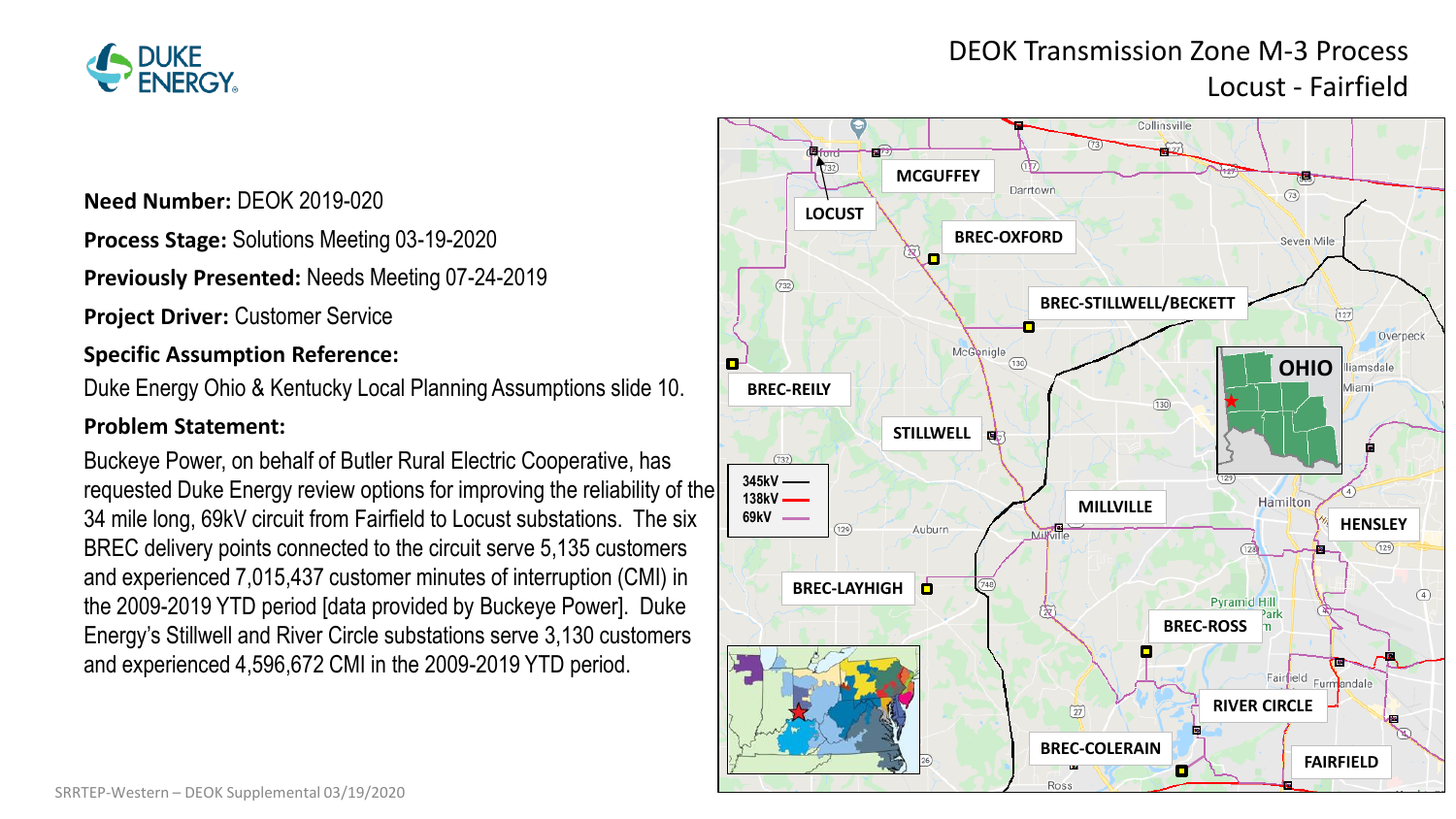

DEOK Transmission Zone M-3 Process

**Need Number:** DEOK 2019-020

**Process Stage:** Solutions Meeting 03-19-2020

**Potential Solution:**

The comprehensive solution to improving the reliability of this wide area is the sum of five projects.

**Locust Ring Bus** - Install four 69kV breakers in a ring bus configuration. Split the main feeder into two circuits. Terminate the two new main feeder circuits and the feeder to McGuffey each into their own position on the ring.

**Estimated Costs:** \$7,642,394

**Projected In-service date:** 06-01-2023

**McGuffey Automatic Throw Over**- Install voltage sensing, control and associated equipment to implement an automatic throw over (ATO) scheme in McGuffey Substation **Estimated Costs:** \$236,126 **Projected In-service date:** 12-31-2023

**Locust-Millville Sectionalizing** - Install switching facilities with energy management system (EMS) control and an ATO scheme in a new station at the BREC Stillwell/Beckett tap. Loop the

main feeder though the new facilities. (continued)

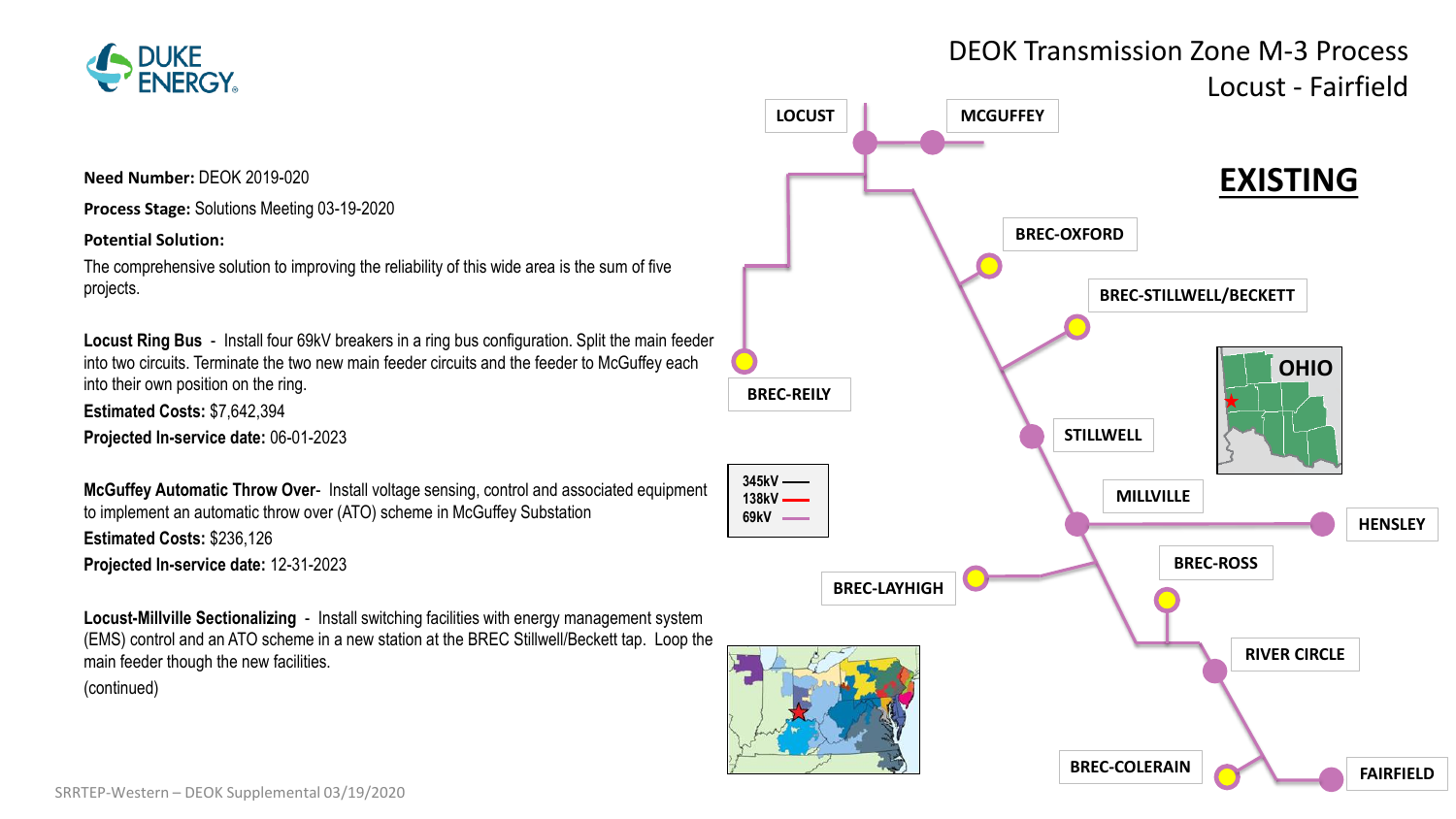

**Need Number:** DEOK 2019-020

**Process Stage:** Solutions Meeting 03-19-2020

#### (continued)

Install switching facilities with EMS control and transmission line sectionalizing (TLS) in or adjacent to BREC Oxford Station. Loop the main feeder through the facilities. **Estimated Costs:** \$5,969,771 **Projected In-service date:** 12-31-2023

**Millville Ring Bus** - Install four 69kV breakers in a ring bus configuration. Split the main feeder into two circuits. Extend the feeder that supplies BREC-Layhigh to Millville. Terminate the two new main feeder circuits, the feeder to BREC-Layhigh and the feeder to Hensley each into their own position on the ring.

**Estimated Costs:** \$7,468,582 **Projected In-service date:** 6-1-2023

**Millville-Fairfield Sectionalizing** - Install switching facilities with EMS control and TLS in or adjacent to BREC Ross. Loop the main feeder though the new facilities. Install switching facilities with EMS control and TLS at or near the tap to BREC Colerain. Loop the main feeder though the new facilities. Install ATO in River Circle Substation. Loop the main feeder through the facilities.

**Estimated Costs:** \$5,969,771 **Projected In-service date:** 12-31-2023

**Projects Status:** Scoping **Model:** 2019 RTEP Summer

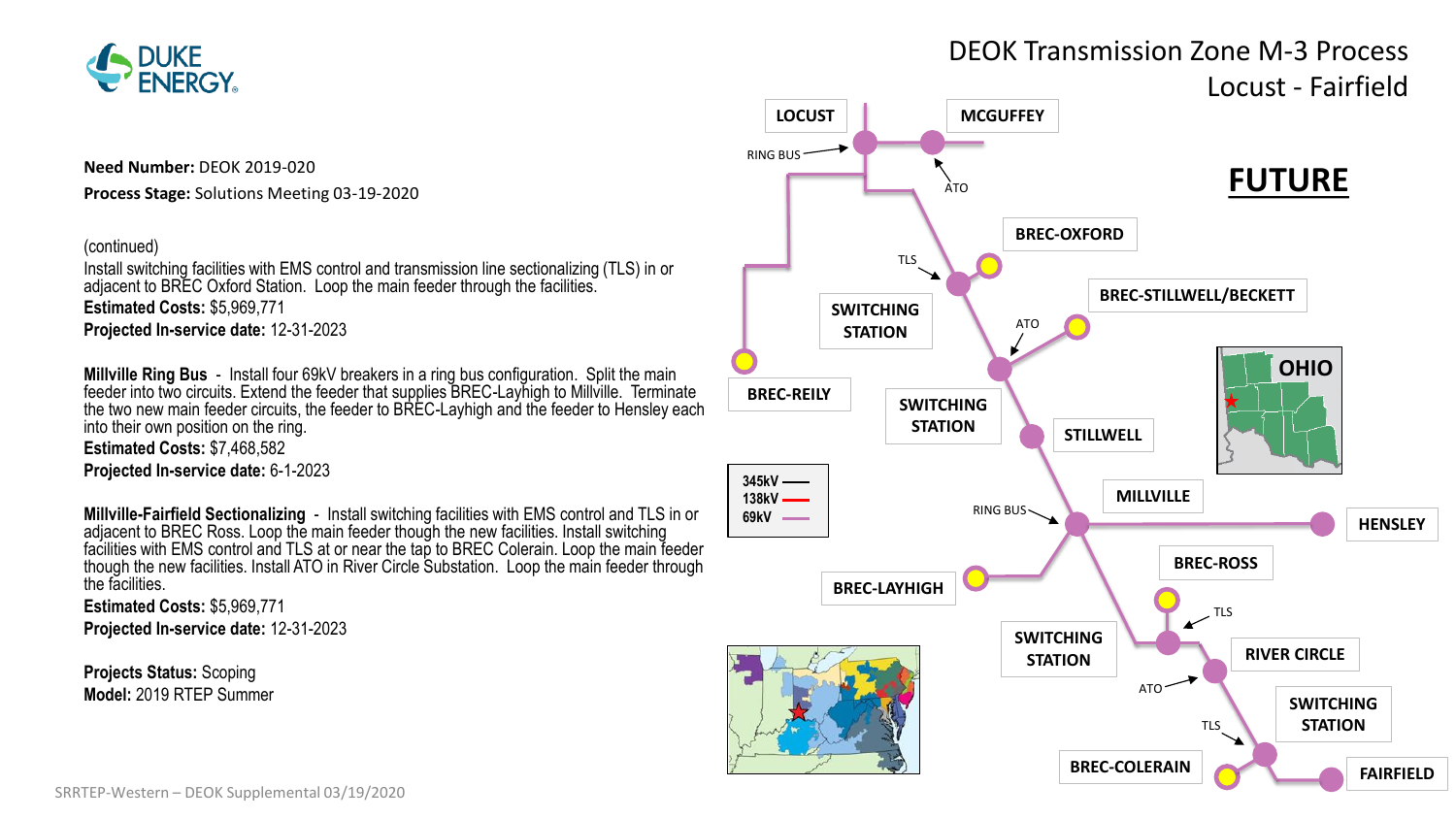### Appendix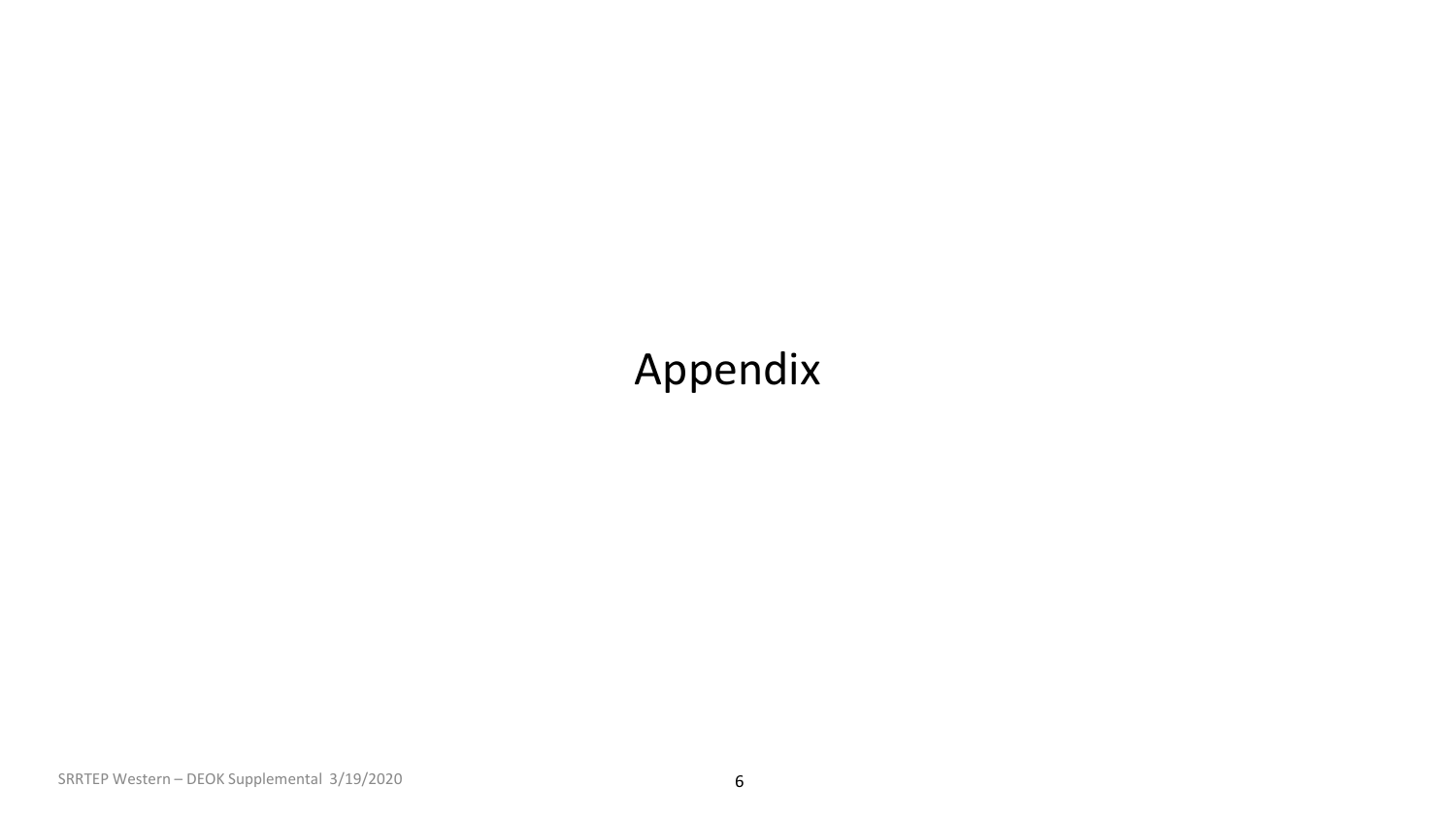## High Level M-3 Meeting Schedule

| Assumptions  | <b>Activity</b>                                | Timing                             |
|--------------|------------------------------------------------|------------------------------------|
|              | Posting of TO Assumptions Meeting information  | 20 days before Assumptions Meeting |
|              | Stakeholder comments                           | 10 days after Assumptions Meeting  |
|              |                                                |                                    |
| <b>Needs</b> | <b>Activity</b>                                | Timing                             |
|              | TOs and Stakeholders Post Needs Meeting slides | 10 days before Needs Meeting       |
|              | Stakeholder comments                           | 10 days after Needs Meeting        |

| <b>Activity</b>                                    | Timing                           |
|----------------------------------------------------|----------------------------------|
| TOs and Stakeholders Post Solutions Meeting slides | 10 days before Solutions Meeting |
| Stakeholder comments                               | 10 days after Solutions Meeting  |

| Submission of    | <b>Activity</b>                                       | Timing                                                                                         |
|------------------|-------------------------------------------------------|------------------------------------------------------------------------------------------------|
| Supplemental     | Do No Harm (DNH) analysis for selected solution       | Prior to posting selected solution                                                             |
| Projects & Local | Post selected solution(s)                             | Following completion of DNH analysis                                                           |
| Plan             | Stakeholder comments                                  | 10 days prior to Local Plan Submission for integration into RTEP                               |
|                  | Local Plan submitted to PJM for integration into RTEP | Following review and consideration of comments received after<br>posting of selected solutions |

**Solutions**